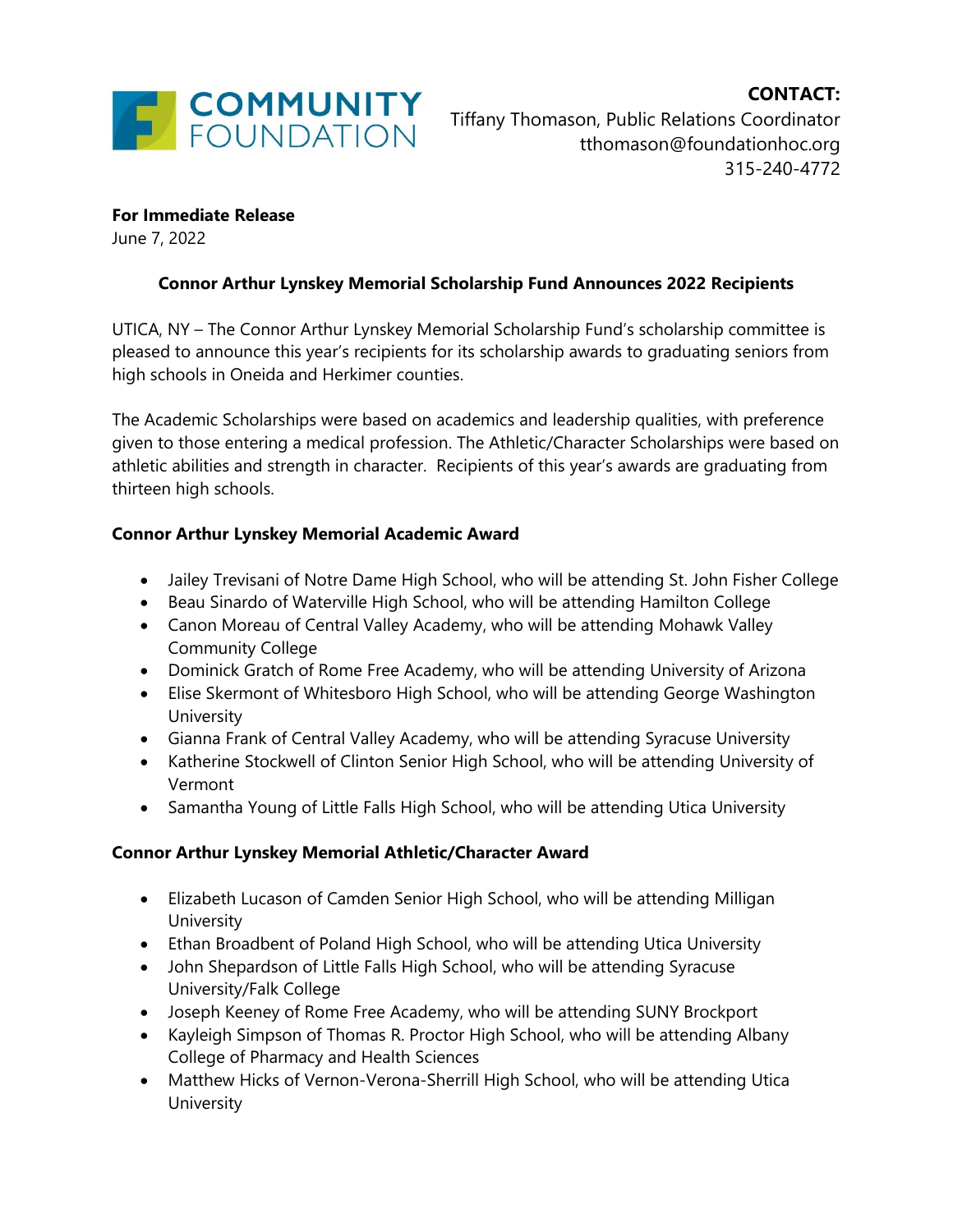# **CONTACT:**



Tiffany Thomason, Public Relations Coordinator tthomason@foundationhoc.org 315-240-4772

- Ryann DePerno of Whitesboro High School, who will be attending Mohawk Valley Community College
- Sara Thayer of Mount Markham Senior High School, who will be attending Utica University

### **Joey R. Ventura Memorial Tradesman Award**

• Lucas Rich of Central Valley Academy, who will be attending SUNY Morrisville

## **Connor Arthur Lynskey Memorial Academic Award for Holland Patent**

- Arianna Williams, who will be attending Utica University
- Samantha Brown, who will be attending SUNY Oswego

## **Connor Arthur Lynskey Memorial Athletic/Character Award for Holland Patent**

- Wyatt Humpf, who will be attending Syracuse University
- Adam Jones, who will be attending St. John Fisher College
- Hannah Rossi, who will be attending Utica University
- Jonas Meays, who will be attending SUNY Morrisville
- Meaghen Baldwin, who will be attending St. Lawrence University
- Richard Zielenski, who will be attending Mohawk Valley Community College

These scholarships were established in memory of Connor Lynskey, a Holland Patent Central School District 2017 graduate and pre-med student who was killed by a drunk driver on August 11, 2018. The scholarship fund aims to keep his memory alive and financially help medical and high school students to further their education.

The Connor Arthur Lynskey Memorial Scholarship Fund was established in 2018 and has awarded more than \$30,000 in awards, including \$12,550 so far this year. In addition to graduating seniors headed for a variety of four-year institutions, the scholarship program also supports participants in the Upstate College of Medicine Early Assurance Program, with an emphasis on assisting students in the Rural Medical Doctor program. Connor was enrolled in this program and planned to become a rural doctor once he completed his studies.

The scholarship program is funded by the annual Connor's Way 5-Mile Memorial Scenic Run/Walk in Hinckley, which follows the route that Connor used to run. The 5<sup>th</sup> Annual Connor's Way event will be held virtually the week of September 11-18 and in person on Sunday, September 18, 2022. Visit [www.connorsway.com](http://www.connorsway.com/) or [www.facebook.com/connorswaymemorial](http://www.facebook.com/connorswaymemorial) to learn more about the run/walk sponsorships and participant registration.